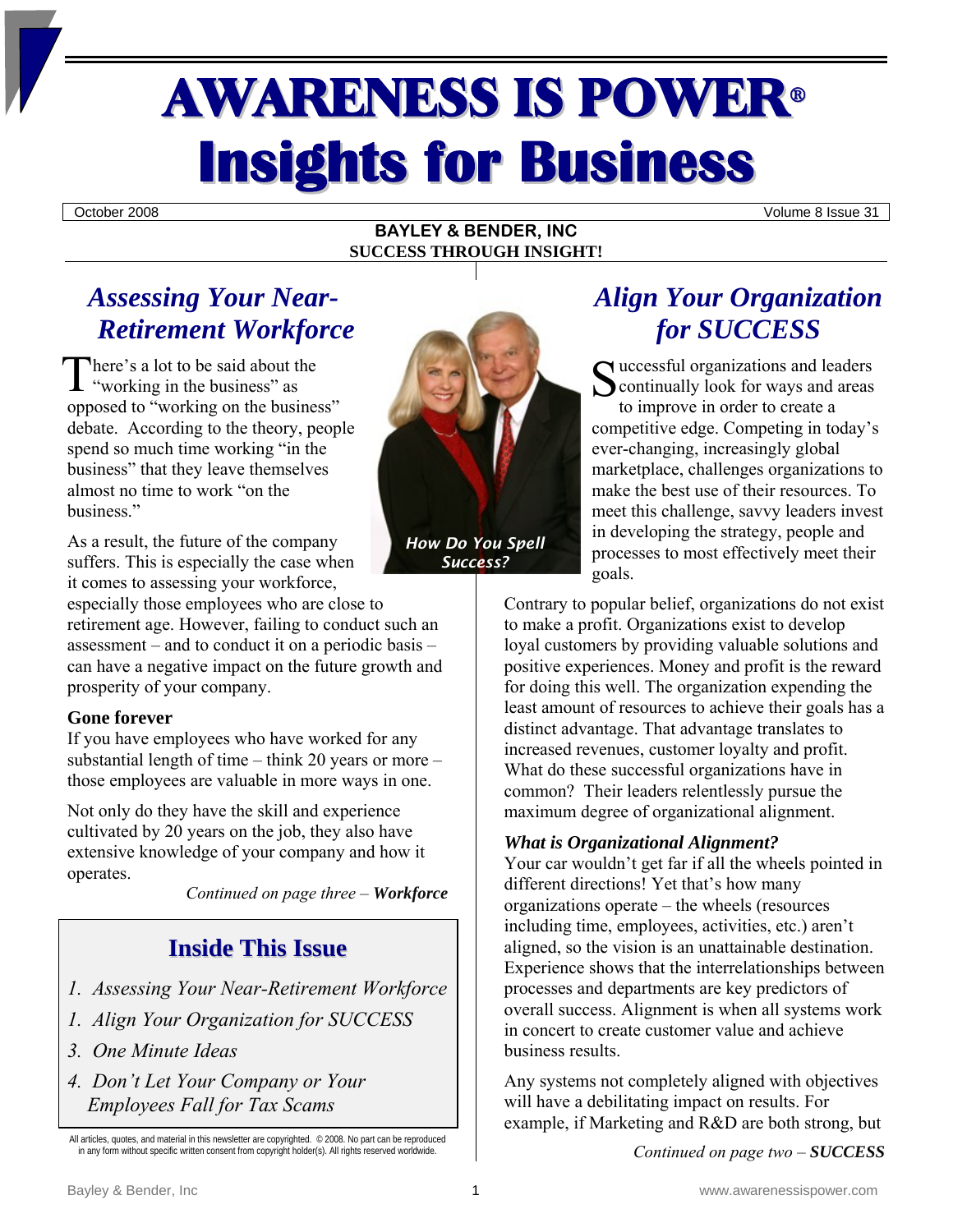#### *Continued from page one – SUCCESS*

do not work together, products or services may be developed that no one wants. By the same token, if the strategy calls for employee involvement, but recognition focuses only on individual achievement, the disconnect will have a negative impact on

implementation of that strategy.

It makes sense, and is possible, to align every resource directly with your vision and strategic plan to



significantly improve results. Organizations that understand and enhance the relationships between their actions and objectives create significant competitive advantage.

#### *Where is Your Organization Out of Alignment?*

Is everything in your organization going in the same direction? Are your systems aligned to attract and retain loyal customers? What keeps you from operating at maximum effectiveness? When focus is aligned with desire, you begin to take action toward your goals. Successful leaders create effective systems, organizational discipline, and FOCUS. Consider the following five critical systems. What elements in your organization are working against your strategic intent?

**Strategic Planning –** Specific goals are not enough. High performing organizations have a systematic process for regular strategic thinking and business planning. They determine where they are going and how to get there. Do you have a plan with clear objectives? How well is it communicated to employees? To what degree, if any, do day-to-day operations mirror your plan?

**Structure –** The best organizations are structured to make the most of their resources…specifically, their human resources. Leadership insures that roles and responsibilities are clearly defined and customers (internal and external) find it easy to do business with them. Does your organizational structure make it easy or difficult to create loyal customers and get the results you want?

**Process –** Poor processes derail even the best employees. Effective leaders create streamlined processes for absolutely every function from workflow and purchasing to communications and people development.

To what degree do your informal and formal procedures help or hinder your ability to accomplish your objectives?

**Rewards & Recognition –** Are individual behaviors and results in alignment with your objectives? What do you measure and how often? Do you hold yourself and others accountable for the results necessary to meet your business goals?

**People –** Actions speak louder than words…How evident is your commitment to your employees? Are communications one-way or two-way? How do you value and develop people, including yourself, to get expected results?

#### *Putting It All Together*

Ultimately, results depend on Leadership. Constant radical change, uncertainty, new rules and

regulations, and increased customer demands are the norm. How you manage and thrive under these conditions depends a great deal upon how well your organization is aligned to meet your objectives.



Can you, will you, do what's

necessary to drive toward alignment? Are you and the leaders in your organization willing and able to ask for help to make it happen?

Ask yourself the following questions…Where are you out of alignment? What gaps in your systems inhibit your effectiveness? Which system, if improved, would have the greatest positive impact on your results? Where can you focus to get the best ROI on your change efforts? In any economy, the winners are those who make the best use of their resources. Alignment is not just theory. When applied strategically, it can mean the difference between merely surviving and thriving.

*Reprint permission granted by author Allison Darling. of Management Concepts, Inc.,* 

Need assistance? Contact us today:

*Bayley & Bender 301-439-8317 or E-mail: [aip@awarenessispower.com](mailto:aip@awarenessispower.com)*

*Success consists of going from failure to failure without loss of enthusiasm. −Winston Churchill* 

*Continued on next column –*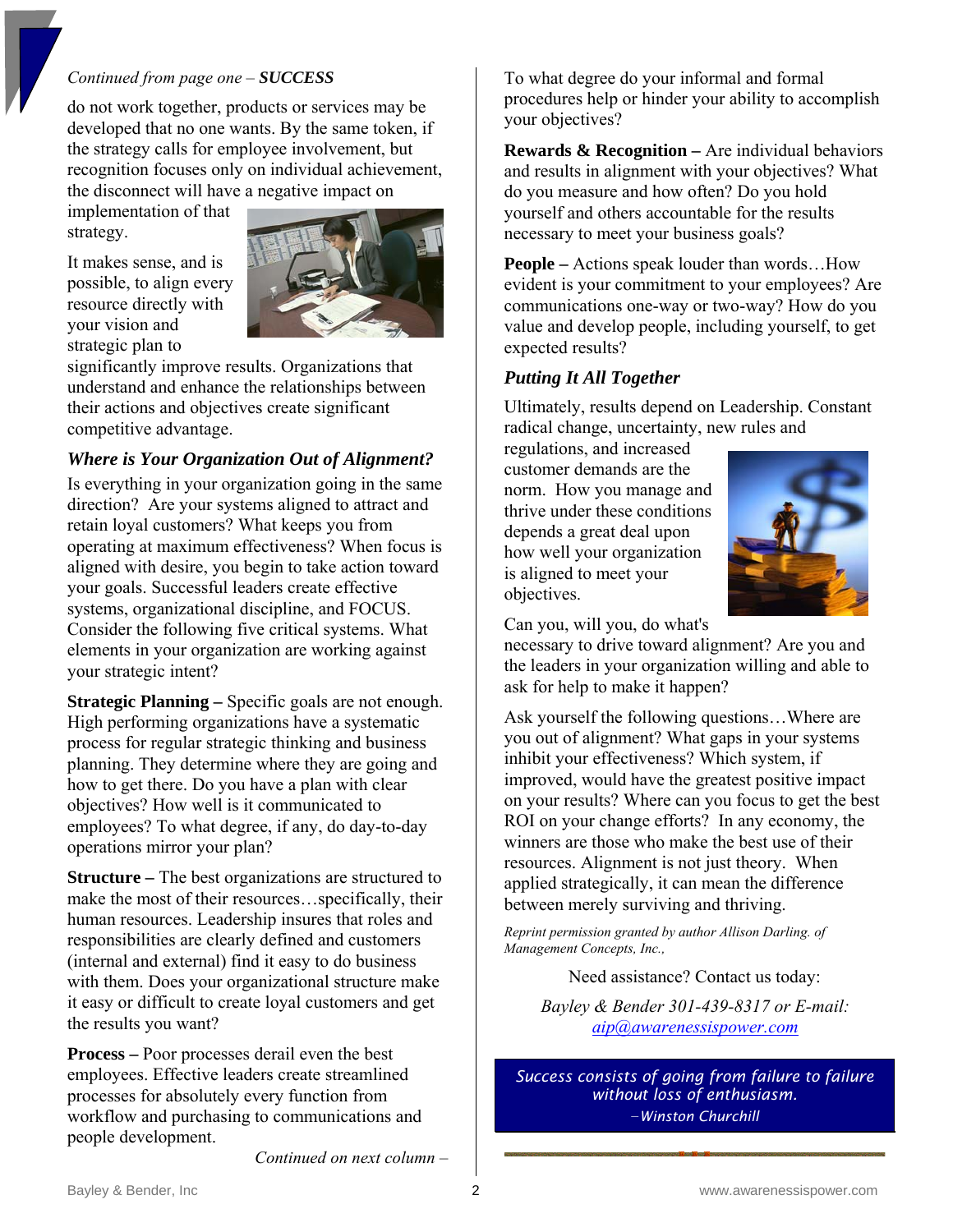#### *Continued from page one – Workforce*

As a result of the extensive knowledge and experience many (if not most) of these employees form the bedrock of your organization.

And if they retire soon, they'll be gone forever . . . and they'll take what they know with them.

So in the interest of making sure that their departure doesn't derail the company, an assessment needs to be conducted. That assessment should include the following action steps:

- Identify all members of the workforce who are conceivably within the age of retirement.
- Decide which ones hold the most value in terms of their knowledge and experience.
- Determine which employees would be the best candidates for **1.)** Acting as a mentor for new employees (possibly their own eventual replacement), and/or **2.)** Continuing to work for the

company as a consultant or contractor upon their retirement.

• Meet individually with these employees and inquire about their plans. (It's important during these discussions to convey to the employees their worth and



emphasize the fact that you're not trying to hurry them out the door.)

• Suggest – if you believe the time is appropriate – your plans for making the employee a mentor or eventually offering them work on a contract basis following their retirement. If you don't believe the time is appropriate, make a note to broach the subject at a later date.

#### **The consequences of inaction**

Is this a time-intensive endeavor? Yes, it is. However, it's also a crucial issue currently facing companies of all sizes, an issue that's only going to become more urgent with the passage of time. By addressing the issue now, and doing so in a pro-active fashion, you'll reduce the chances that you'll be forced to react to the consequences of inaction.

It's often difficult to find time to "work on the business" . . . but this is one instance in which doing so will make it much easier to "work in the business" later on.

*Copyright protected, Sorrell Associates, LLC all rights reserved worldwide. ©Gary Sorrell – www.NewsletterVille.com*

#### *Excellence –*

*The kind of people I look for to fill top management spots are the eager beavers, the mavericks. These are the ones who try to do more than they're expected to do - they always reach.*

− Lee Iacocca



[Consumer.gov](http://www.consumer.gov/) is your onestop resource for consumer information available from the federal government.

This site provides links to a variety of services available to the public such as –

- $\checkmark$  Identity Theft
- $\checkmark$  Free Credit Reports
- **Recalls**
- $\checkmark$  Consumer Complaints
- Do Not Call Registry
- $\checkmark$  Kids Privacy

and a variety of other services involving health, finances, careers, technology, product safety, etc…

> Check it out at: [www.Consumer.gov](http://www.consumer.gov/)



*If a man does his best, what else is there?*  ─ General George S. Patton

**Don't miss next month's issue. Subscribe now!** 

. *In* a state

#### **AWARENESS IS POWER**® *Insights for Business*

2024 Powder Mill Rd Silver Spring, MD 20903 Tel: 301-439-8317

E-mail: [aip@awarenessispower.com](mailto:aip@awarenessispower.com)

Visit Our Web Site at: [www.awarenessispower.com](http://www.awarenessispower.com/)

12 Issues For Only \$97